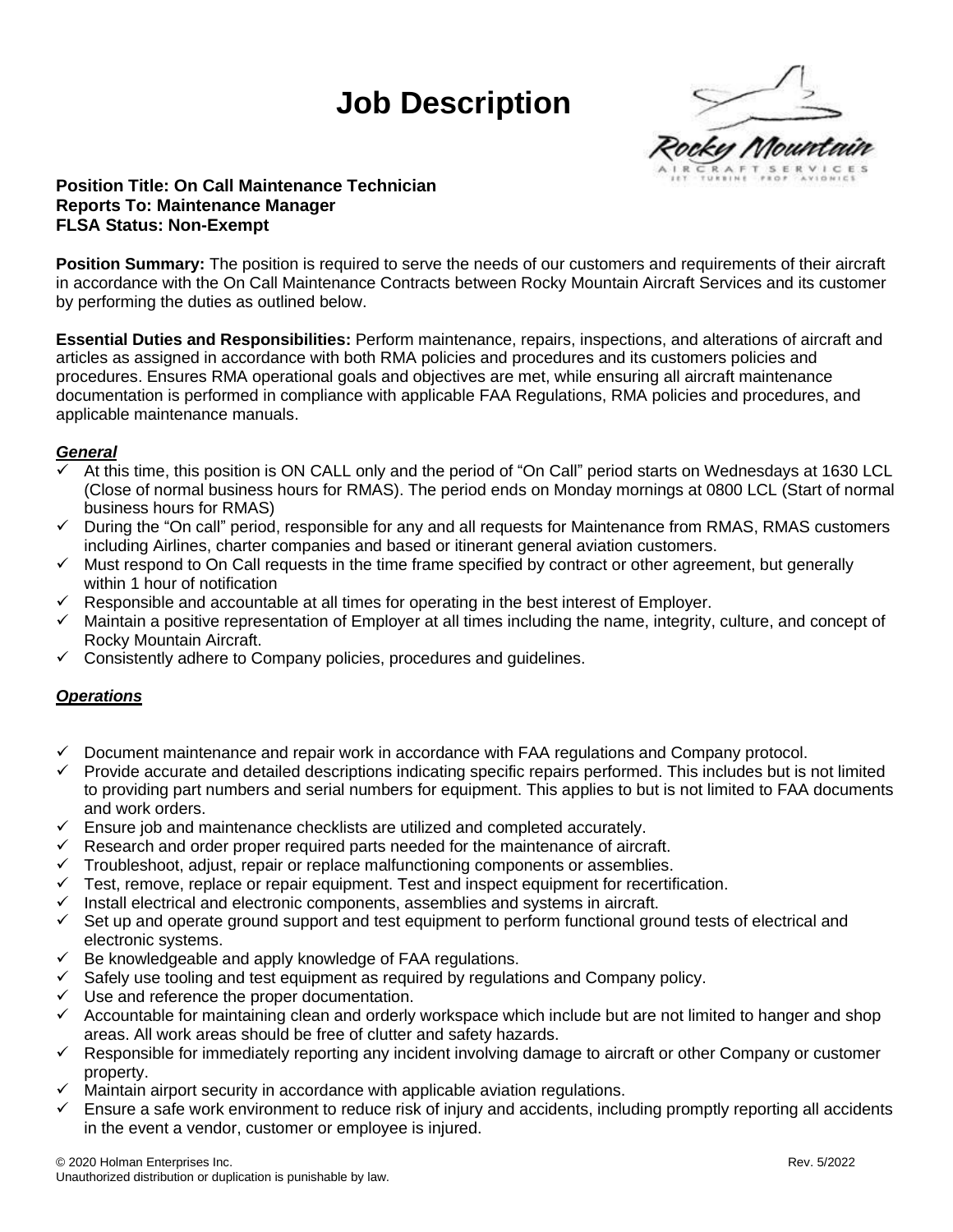- $\checkmark$  Ensure all Federal, state, local, Company and industry safety protocols are followed.
- ✓ Adhere to safety protocols regarding the operation of machinery/equipment and vehicles. This includes but is not limited to speed limits.
- $\checkmark$  Follow and enforce Company control procedures to safeguard all assets including cash, equipment, inventory, customer and Company property.
- ✓ Participate in all mandatory Company meetings and trainings.
- $\checkmark$  Accurately report all hours worked.
- Assist with basic upkeep of common areas including but not limited to break room and restrooms.
- $\checkmark$  Temporarily assist other departments as needed which includes but is not limited to project work outside the normal scope of day-to-day responsibilities.

### **Qualifications/Requirements:**

- ➢ *Must always maintain an awareness that lives are dependent upon the ability to perform all tasks assigned with accuracy and uncompromised concern for safety.*
- ➢ *Must have high level of interpersonal skills with ability to handle sensitive and confidential information appropriately.*
- ➢ *Must have strong written and oral communication skills to tactfully and professionally interact with individuals at all levels of the organization and outside the organization.*
- ➢ *Must be able to think on their feet and quickly synthesize information using common sense and reasoning to analyze and resolve issues while including appropriate people in decision making process.*
- ➢ *Must demonstrate professional and respectful relationships with all co-workers, vendors, customers, supervisors and managers.*
- ➢ *Must be able to work independently as well as productively in a team setting.*
- ➢ *Must have ability to safely multitask, prioritize, and adapt to unforeseen priority changes.*
- ➢ *Must demonstrate self reliance, stamina, and drive.*
- ➢ *Must have high levels of objectivity and emotional consistency with the ability to remain level-headed.*
- ➢ *Must commit to long hours of work when necessary and ensure work responsibilities are covered when required.*
- ➢ *Must have availability to work weekends, evenings and holidays.*
- ➢ *Must have the ability to travel.*
- ➢ *Must demonstrate knowledge of basic math calculations.*
- ➢ *Must have valid Driver's License, current vehicle insurance preferred and a minimum of two years driving experience.*
- ➢ *Must possess working knowledge of business and reporting software, internet software, point of sales systems, spreadsheet software and work processing software.*
- ➢ *High School Diploma or equivalent preferred.*
- ➢ *Must be able to learn, understand and retain complex information about many different systems and types of aircraft.*
- ➢ *Must complete Company, industry, state and federally required trainings, certifications and courses within the timeline provided during initial training period.*
- ➢ *Must have basic mechanic tools to perform standard aviation repairs.*
- ➢ *Must possess a valid Airframe and Powerplant License.*

### **Physical Demands**:

This is a laborious position in which it is regularly required to have frequent quick movement including constant standing and walking. The position involves other regular movement including, but not limited to, climbing, bending, kneeling, squatting, reaching, twisting, lifting and carrying. The employee must frequently lift/move/carry up to 25 pounds (at times over your head), occasionally lift and/or move up to 50 pounds and seldom lift and/or move up to 75 pounds.